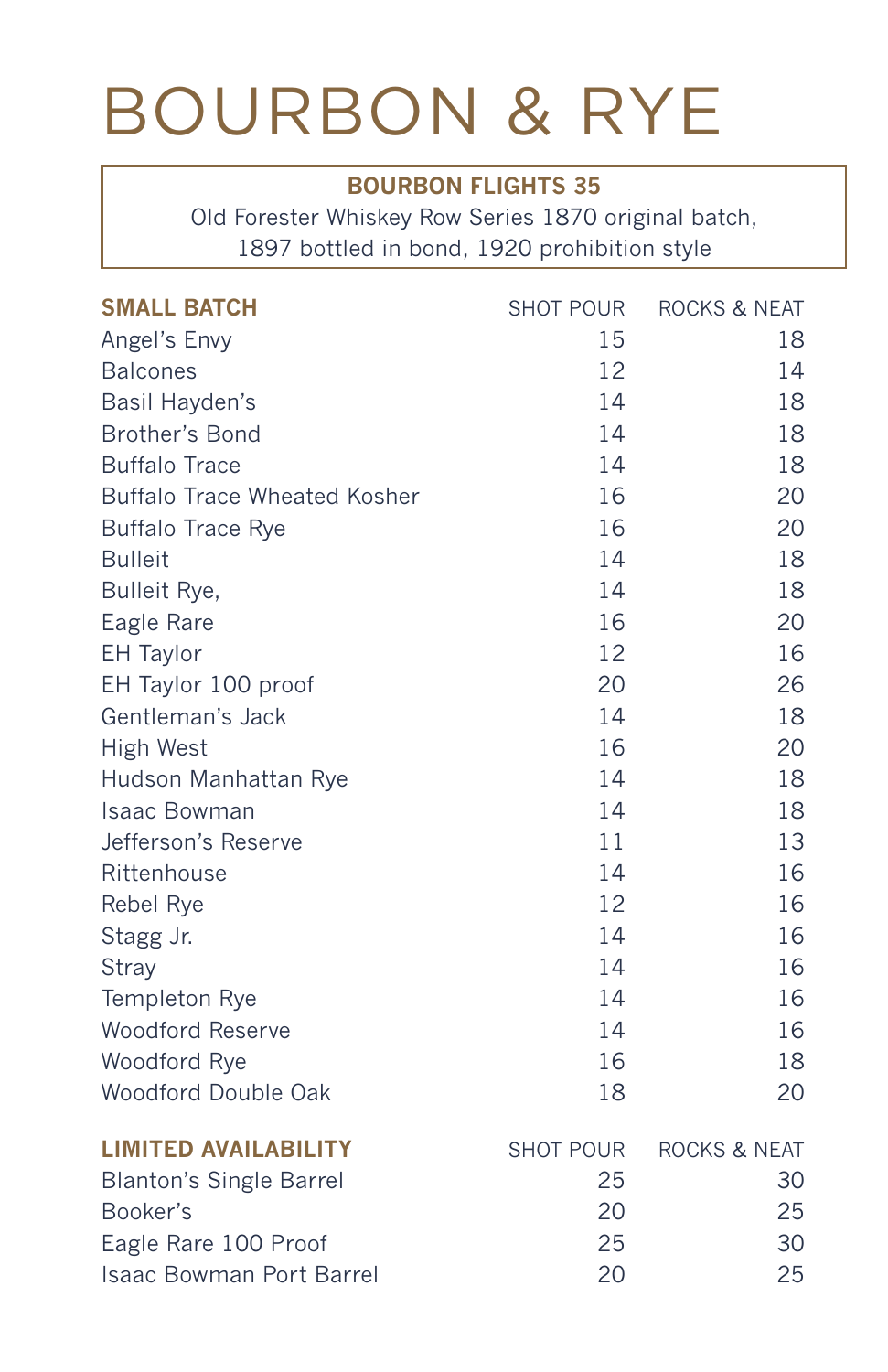# BOURBON & RYE CONT'D

| <b>LIMITED AVAILABILITY CONT'D</b> | <b>SHOT POUR</b> | ROCKS & NEAT            |
|------------------------------------|------------------|-------------------------|
| Weller Reserve                     | 16               | 20                      |
| Weller CYPB                        | 85               | 125                     |
| Weller Antique 107                 | 16               | 20                      |
| Whistle Pig Rye 6 yr               | 16               | 20                      |
| Whistle Pig Rye 10 yr              | 20               | 24                      |
| Whistle Pig Rye Boss Hog VII       | 85               | 125                     |
| Old Forrester 1870                 | 12               | 15                      |
| Old Forrester 1897                 | 14               | 16                      |
| Old Forrester 1910                 | 14               | 16                      |
| Old Forrester 1920                 | 15               | 18                      |
| Sazerac Rye                        | 18               | 22                      |
| <b>SCOTTISH SPEYSIDE</b>           | <b>SHOT POUR</b> | ROCKS & NEAT            |
| Macallan 12 yr                     | 16               | 20                      |
| Macallan 15 yr                     | 25               | 35                      |
| Macallan 18 yr                     | 35               | 45                      |
| <b>Macallan Rare Cask</b>          | 35               | 45                      |
| Glenfiddich 12 yr                  | 14               | 18                      |
| Glenfiddich 14 yr                  | 16               | 20                      |
| Glenfiddich 21 yr                  | 35               | 45                      |
| Glenfiddich 26 yr Grande Couronne  | 65               | 95                      |
| <b>SCOTTISH ISLAND</b>             | <b>SHOT POUR</b> | <b>ROCKS &amp; NEAT</b> |
| Lagavulin 16 (Islay)               | 20               | 30                      |
| Balvenie Sweet Toast 12yr          | 16               | 22                      |
| Balvenie Caribbean Cask 14yr       | 17               | 23                      |
| Balvenie Peat Week 14yr            | 20               | 30                      |
| Balvenie 12yr doublewood           | 16               | 22                      |
| Balvenie 17yr doublewood           | 25               | 35                      |
| Talisker 10 (Skye)                 | 25               | 30                      |
| Glenmorangie 10                    | 14               | 18                      |
| Glenmorangie 18                    | 25               | 30                      |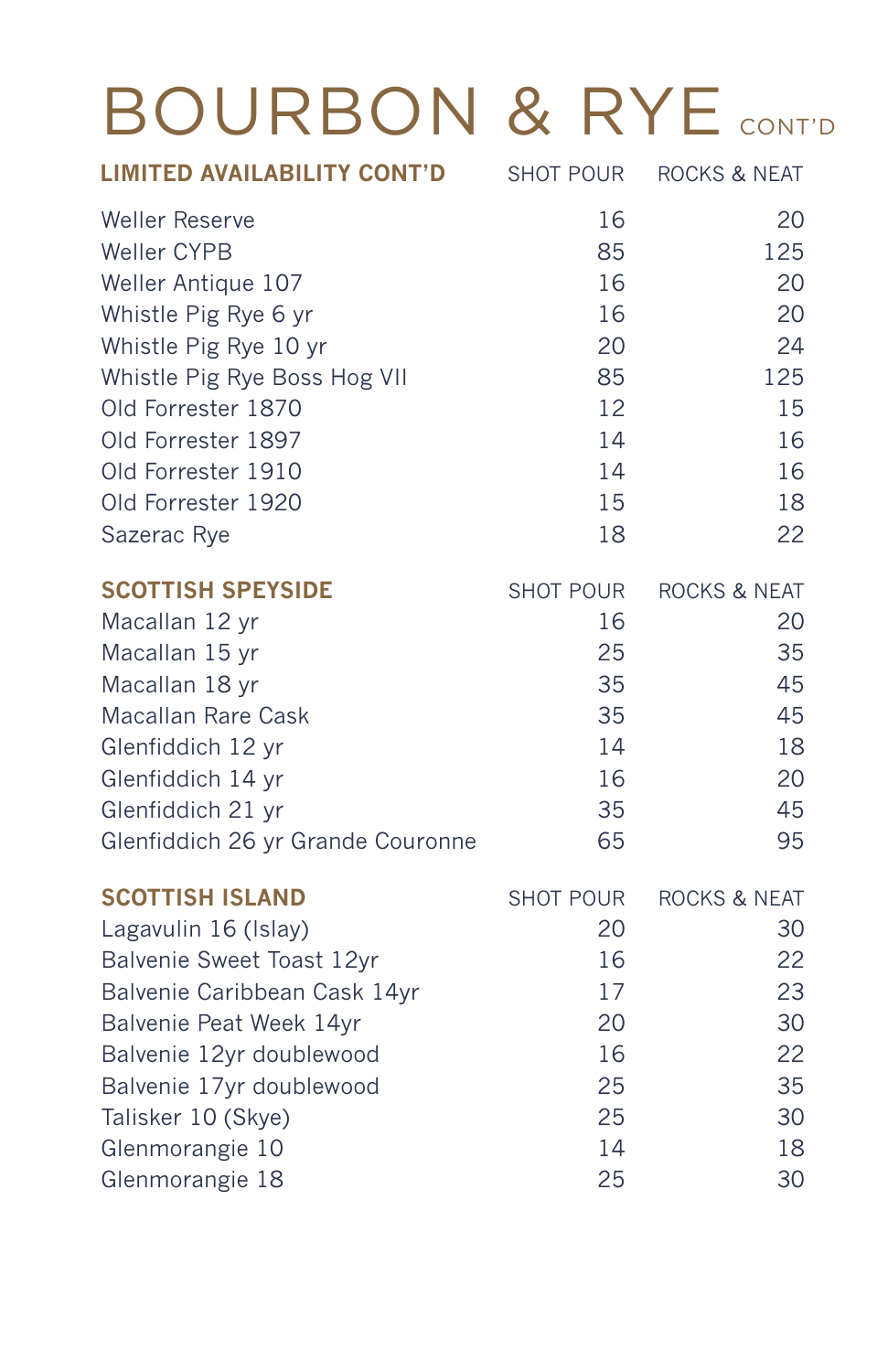# SCOTCH CONT'D

| <b>SCOTCH BLENDS</b> |     | SHOT POUR ROCKS & NEAT |
|----------------------|-----|------------------------|
| Johnnie Walker Red   | 1 O | 12.                    |
| Johnnie Walker Black | 12  | 14                     |
| Johnnie Walker Blue  | 40  | 50.                    |
| Monkey Shoulder      | 12  | 16                     |

| <b>SCOTCH FLIGHTS 40</b> |
|--------------------------|
|--------------------------|

Belvenie Doublewood 17yr, Belvenie Sweet Toast 12yr, Belvenie Peat Week 14yr

| <b>SCOTTISH HIGLANDS</b> | <b>SHOT POUR</b> | ROCKS & NEAT |
|--------------------------|------------------|--------------|
| Aberfeldy 21             | 30               | 40           |
| Glenlivet 12             | 13               | 16           |
| Glenlivet 15             | 15               | 20           |
| Glenlivet 21             | 35               | 45           |
| Oban 14                  | 20               | 25           |
| Dalmore 15               | 20               | 30           |
| Dalmore 18               | 35               | 45           |
| Dalmore King Alexander   | 45               | 55           |

## SIPPING TEQUILA

| Casa Noble Reposado | 14 | 16 |
|---------------------|----|----|
| Casa Noble Añejo    | 15 | 18 |
| Clase Azul Plata    | 16 | 20 |
| Clase Azul Reposado | 18 | 22 |
| Don Julio Blanco    | 14 | 18 |
| Don Julio Reposado  | 14 | 16 |
| Don Julio Añejo     | 18 | 22 |
| Herradura Reposado  | 15 | 20 |
| Herradura Añejo     | 18 | 22 |
| Milagro Silver      | 12 | 14 |
| Patrón Silver       | 12 | 16 |
| Patron Añejo        | 15 | 20 |
| Mezcal Los Vecinos  | 12 | 16 |
|                     |    |    |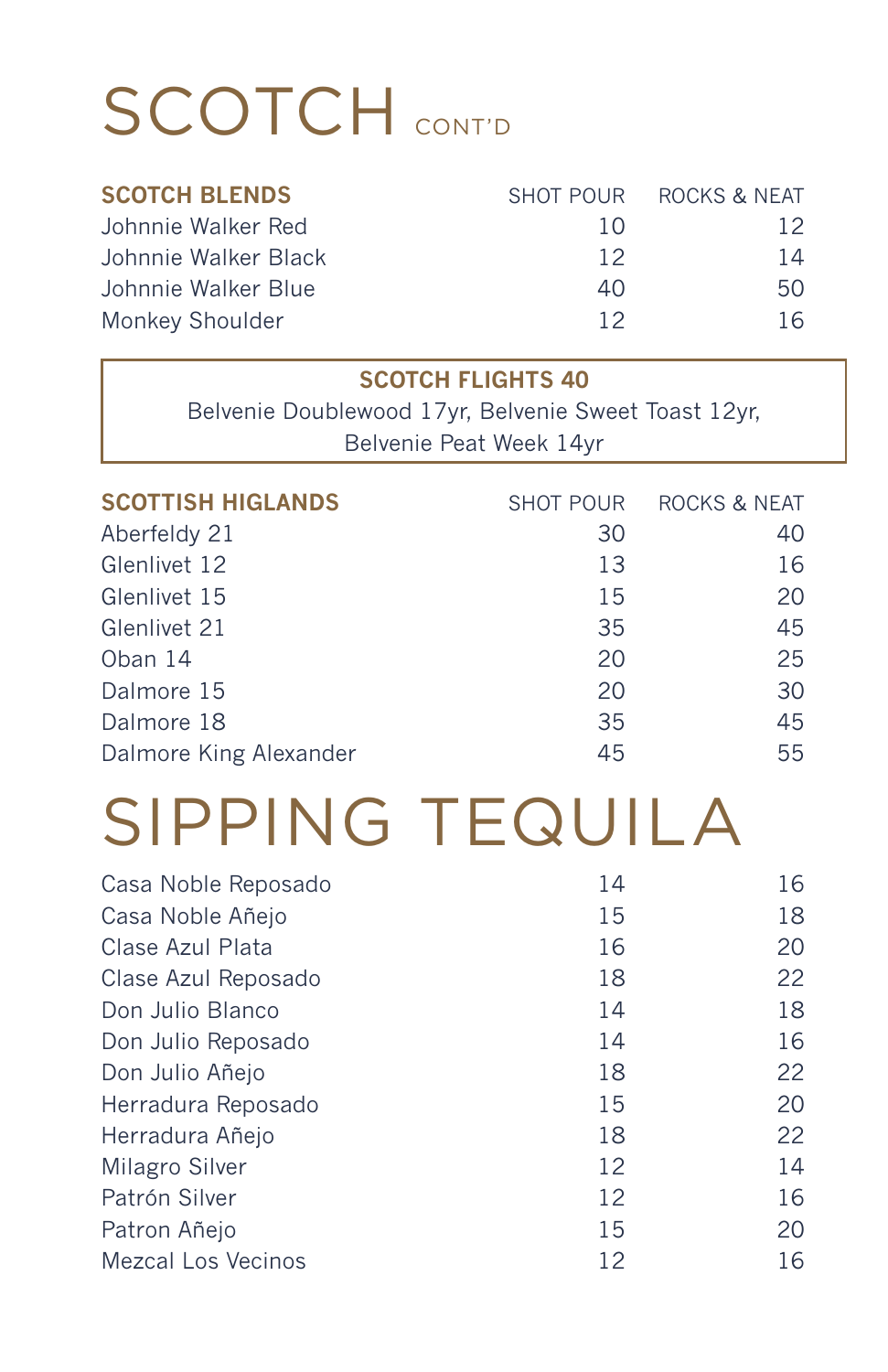# AGED RUMS

|                                |    | SHOT POUR ROCKS & NEAT |
|--------------------------------|----|------------------------|
| Plantation 3 Star and Original | 10 | 12                     |
| Plantation Barbados 5 year     | 14 | 16                     |
| Plantation 20th Anniversary XO | 16 | 20                     |
| Don Q                          | 15 | 18                     |
| Dos Madres                     | 14 | 16                     |
| Pyrat Cask 1623                | 20 | 26                     |
|                                |    |                        |

# PORTS AND DESSERT WINES

|                             | <b>SHOT POUR</b> | <b>BOTTLE</b>           |
|-----------------------------|------------------|-------------------------|
| Taylor Fladgate 10 yr       | 12               |                         |
| Fonseca Porto Bin #27 Porto | 16               |                         |
| Fonseca Porto Ruby          | 14               |                         |
| <b>AMARO</b>                | <b>SHOT POUR</b> | <b>ROCKS &amp; NEAT</b> |
| Averna                      | 10               | 14                      |
| Amaro                       | 10               | 14                      |
| Fernet Blanca               | 12               | 16                      |
| <b>PISCO</b>                | <b>SHOT POUR</b> | ROCKS & NEAT            |
| Campo De Encanto            | 10               | 12                      |
| Macchu Pisco                | 10               | 12                      |
| <b>LIQUEUR</b>              | <b>SHOT POUR</b> | ROCKS & NEAT            |
| <b>Baileys</b>              | 8                | 10                      |
| Drambuie                    | 9                | 11                      |
| Frangelico                  | 9                | 11                      |
| Romana Sambuca              | 9                | 11                      |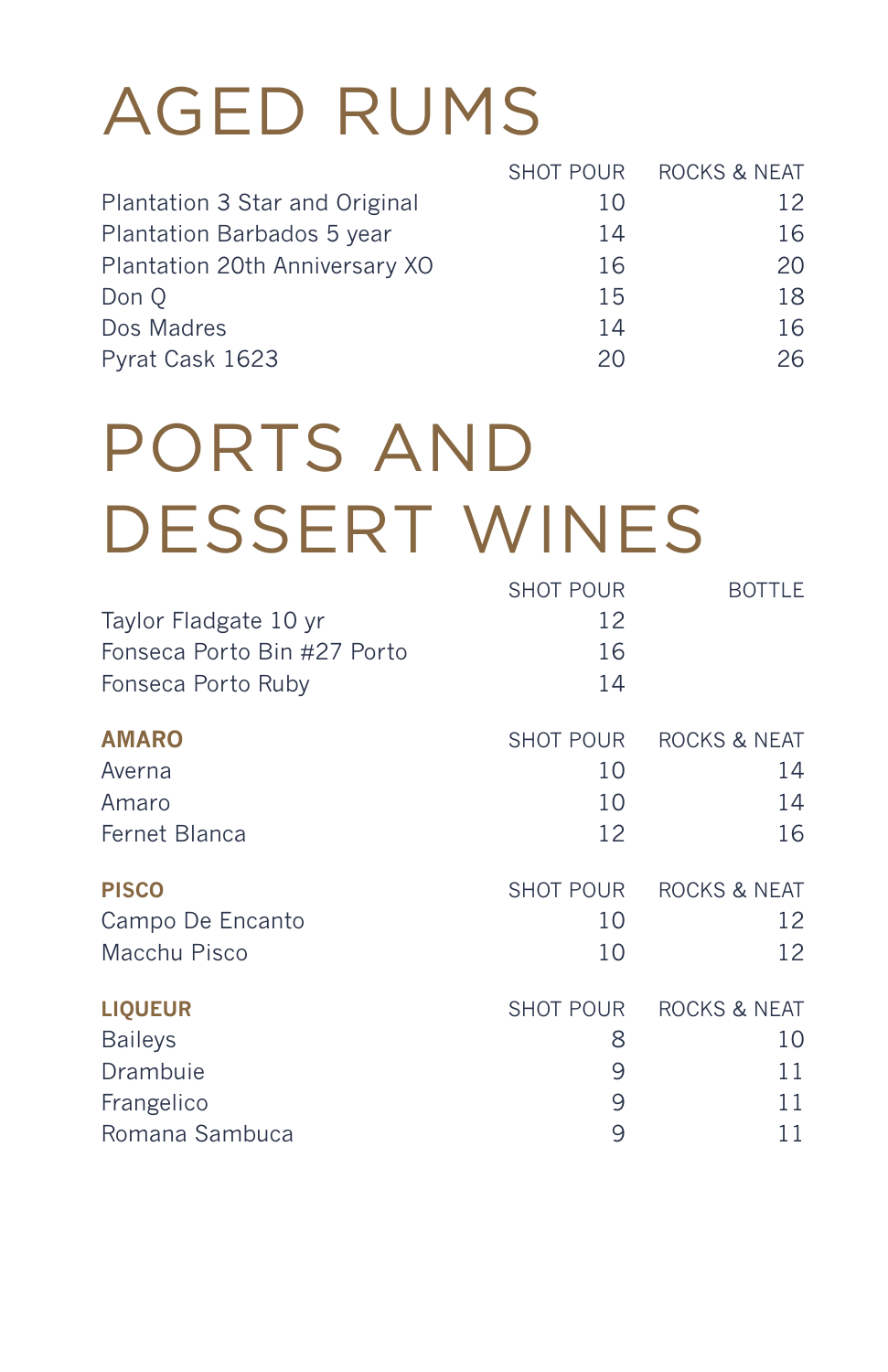# PORTS AND DESSERT WINES CONT'D

|    | <b>ROCKS &amp; NEAT</b> |
|----|-------------------------|
| 16 | 20                      |
| 16 | 20                      |
| 20 | 30                      |
| 12 | 16                      |
| 20 | 25                      |
| 35 | 45                      |
| 20 | 30                      |
| 12 | 18                      |
| 12 | 18                      |
|    | SHOT POUR               |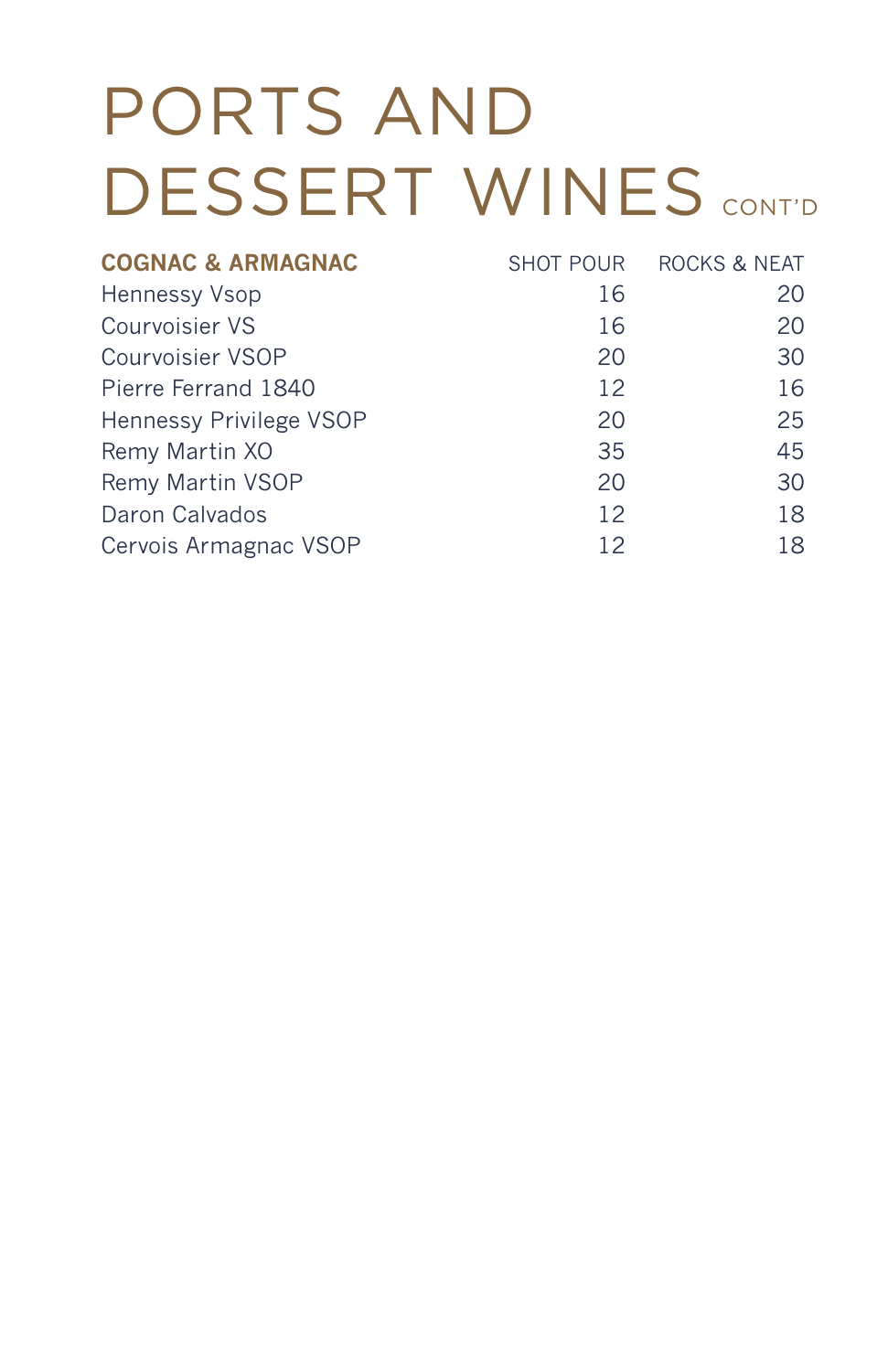## **WINES**

| <b>CHAMPAGNE AND BUBBLY</b><br>Avissi, Prosecco, Italy NV<br>Avissi, Sparkling Rosé, Italy NV<br>Veuve Clicquot Yellow Label Champagne, NV                                                                                                                                                                                                                 | <b>GLASS</b><br>10<br>12                         | <b>BOTTLE</b><br>40<br>48<br>90                               |
|------------------------------------------------------------------------------------------------------------------------------------------------------------------------------------------------------------------------------------------------------------------------------------------------------------------------------------------------------------|--------------------------------------------------|---------------------------------------------------------------|
| <b>ROSE</b><br>Bieler, Rosé, Cote aux D'Aix En Provence                                                                                                                                                                                                                                                                                                    | <b>GLASS</b><br>10                               | <b>BOTTLE</b><br>40                                           |
| <b>WHITES</b><br>Terra D'oro, Moscato D'Asti, California<br>Seaglass, Riesling, Monterey County<br>Maso Canali, Pinot Grigio, Trentino Italy<br>Echo Bay, Sauvignon Blanc, Marlborough<br>Martin Codax, Albariño, Spain<br>Sonoma Cutrer, Chardonnay, Russian River<br>Neyers, Chardonnay, Carneros District<br>Cakebread Cellars, Chardonnay, Napa Valley | <b>GLASS</b><br>11<br>10<br>10<br>13<br>10<br>14 | <b>BOTTLE</b><br>44<br>40<br>40<br>50<br>40<br>56<br>60<br>75 |
| <b>REDS</b><br>Cloudfall, Pinot Noir, Monterey County, CA<br>Lyric, Pinot Noir, Santa Barbara<br>Bravium, Pinot Noir, Anderson Valley<br>Bieler La Jassine, Grenache, Syrah blend,                                                                                                                                                                         | <b>GLASS</b><br>10<br>13<br>16                   | <b>BOTTLE</b><br>40<br>50<br>60                               |
| Cote du Rhone, France<br>The Prisoner, Red Blend, Napa Valley<br>Stags Leap, Petite Syrah, Napa Valley                                                                                                                                                                                                                                                     | 23                                               | 44<br>92<br>75                                                |
| Michael David, Petite Petit Syrah, Lodi California<br>Orin Swift, 8 yrs in Desert, Zinfandel Petite Syrah blend<br>Chappallet, Mountain Cuvée, Red Blend, Napa Valley<br>Finca Nueva, Tempranillo, Rioja Spain                                                                                                                                             | 12                                               | 48<br>80<br>60<br>48                                          |
| Sardon, Tempranillo Blend Spain<br>The Prisoner Wine Co, Saldo Zinfandel, California<br>Angrove Shiraz, McLaren Vale, Australia                                                                                                                                                                                                                            | 13                                               | 50<br>51<br>50                                                |
| Zuccardi, Malbec, Mendoza Estate                                                                                                                                                                                                                                                                                                                           | 12                                               | 48                                                            |
| Seaglass, Cabernet Sauvignon, Paso Robles, CA                                                                                                                                                                                                                                                                                                              | 10                                               | 40                                                            |
| Napa Cellars, Cabernet Sauvignon, Napa Valley                                                                                                                                                                                                                                                                                                              | 18                                               | 72                                                            |
| Alexander Valley, Cabernet Sauvignon, Alexander Valley                                                                                                                                                                                                                                                                                                     | 15                                               | 60                                                            |
| Duckhorn, Cabernet Sauvignon, Napa Valley                                                                                                                                                                                                                                                                                                                  |                                                  | 85                                                            |
| Hall, Cabernet Sauvignon, Napa Valley                                                                                                                                                                                                                                                                                                                      |                                                  | 92                                                            |
| Trinchero, Cabernet Sauvignon, "Mario's Vineyard" St. Helena                                                                                                                                                                                                                                                                                               |                                                  | 82                                                            |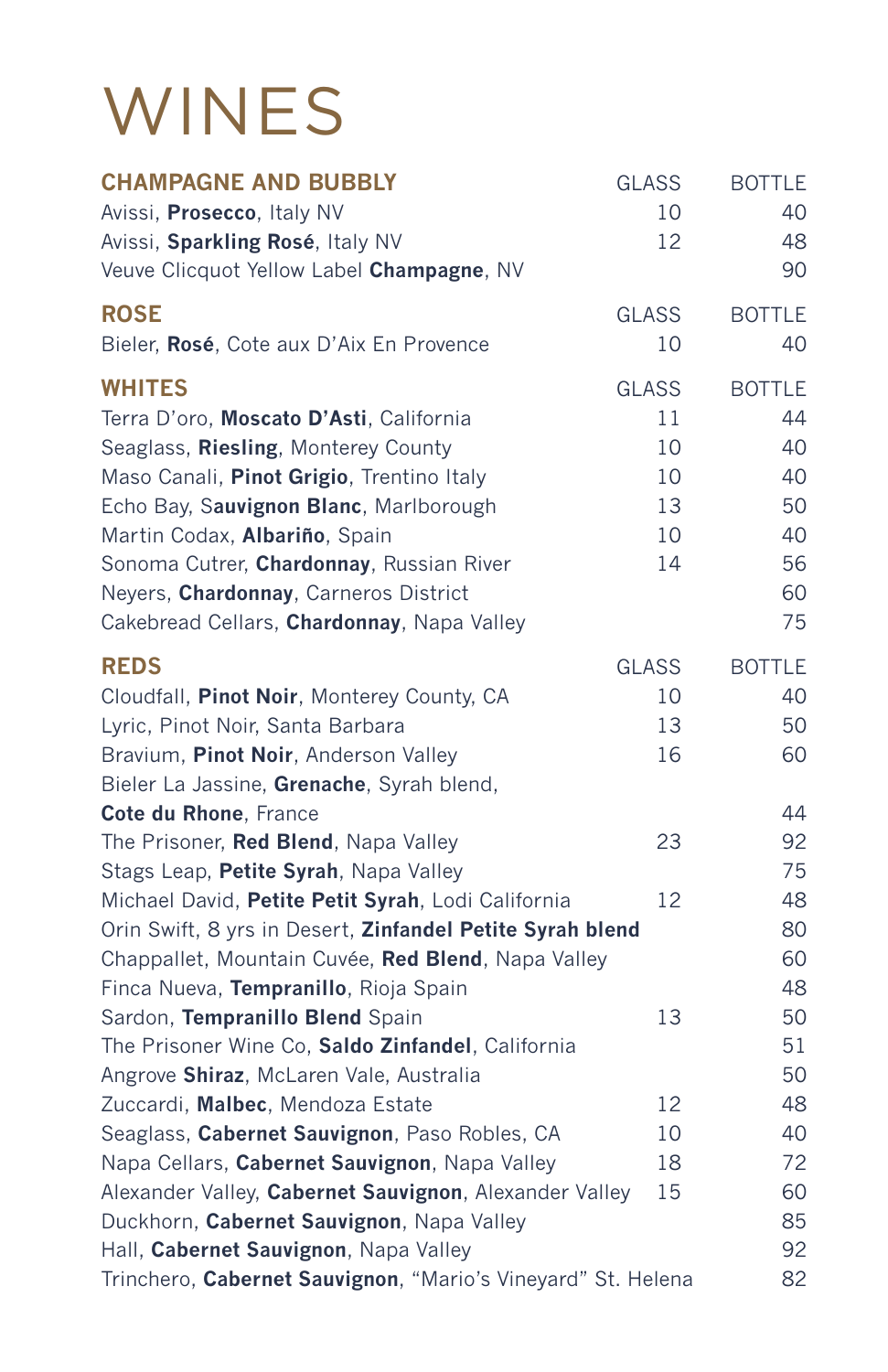# COCKTAILS

### **OLD FASHIONEDS**

#### **THE CAMPFIRE 15**

MONKEY SHOULDER BLENDED SCOTCH, SMOKED MARSHMALLOW SYRUP, ORANGE BITTERS

**THE LANDMARK 14**

TEA DRIP INFUSED OLD FORESTER BOURBON, TURBINADO, BITTERS

**THE MEZCAL 14** 

LOS VECINOS ESPADIN MEZCAL, AGAVE SYRUP, ANGOSTURA BITTERS

#### **THE MILAGRO 15**

MILAGRO REPOSADO, AGAVE, MOLE BITTERS, CHOCOLATE BITTERS, ORANGE PEEL

#### **7TH INNING STRETCH 15**

CRACKER JACK INFUSED OLD FORESTER, SKREWBALL, SCRAPPY BLACK LEMON, AROMATIC BITTERS (\*PEANUT ALLERGY)

**SMOKING MIRRORS 16** 

WHISTLE PIG PIGGYBACK RYE, TRINCHERO VERMOUTH,

BALVENIE PEAT WEEK 14 YR

## **BOSS LADY | 14**

Tea drip infused CorazonTequila, Grapefruit Oleo, Fresh Lime, Mole Bitters

### **IN GOOD HEALTH | 12**

Kiwi, Cucumber Infused Rum, Flor De Cana Light Rum, Lime, Simple Syrup